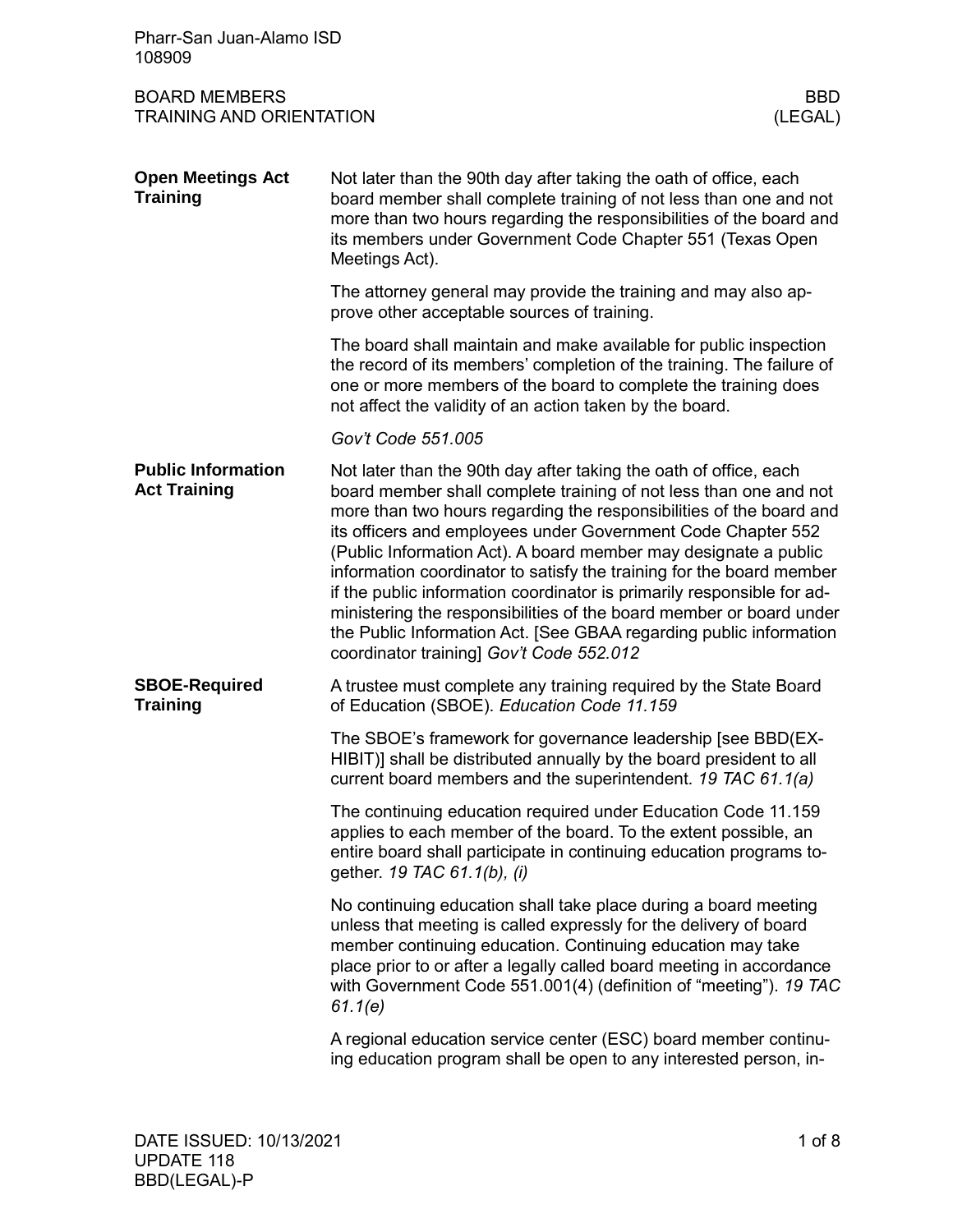|                                      | cluding a current or prospective board member. A district is not re-<br>sponsible for any costs associated with individuals who are not cur-<br>rent board members. 19 TAC 61.1(f)                                                                                                                                                                                                                                                                                                                                                                                                                                                                                                                                                                                                                                                                                                                                                                                                                                                                                                                                                                                                                                                                                                                                                                                                                                                                                                                             |
|--------------------------------------|----------------------------------------------------------------------------------------------------------------------------------------------------------------------------------------------------------------------------------------------------------------------------------------------------------------------------------------------------------------------------------------------------------------------------------------------------------------------------------------------------------------------------------------------------------------------------------------------------------------------------------------------------------------------------------------------------------------------------------------------------------------------------------------------------------------------------------------------------------------------------------------------------------------------------------------------------------------------------------------------------------------------------------------------------------------------------------------------------------------------------------------------------------------------------------------------------------------------------------------------------------------------------------------------------------------------------------------------------------------------------------------------------------------------------------------------------------------------------------------------------------------|
|                                      | Annually, the SBOE shall commend those board-superintendent<br>teams that complete at least eight hours of the continuing educa-<br>tion specified at Team Building and Additional Continuing Educa-<br>tion, below, as an entire board-superintendent team.                                                                                                                                                                                                                                                                                                                                                                                                                                                                                                                                                                                                                                                                                                                                                                                                                                                                                                                                                                                                                                                                                                                                                                                                                                                   |
|                                      | Annually, the SBOE shall commend board-superintendent teams<br>that effectively implement the commissioner of education's trustee<br>improvement and evaluation tool developed under Education Code<br>11.182 [see BG] or any other tool approved by the commissioner.                                                                                                                                                                                                                                                                                                                                                                                                                                                                                                                                                                                                                                                                                                                                                                                                                                                                                                                                                                                                                                                                                                                                                                                                                                         |
|                                      | 19 TAC 61.1(k), (l)                                                                                                                                                                                                                                                                                                                                                                                                                                                                                                                                                                                                                                                                                                                                                                                                                                                                                                                                                                                                                                                                                                                                                                                                                                                                                                                                                                                                                                                                                            |
| Verification                         | For each training described below, the provider of continuing edu-<br>cation shall provide verification of completion of board member<br>continuing education to the individual participant and to the partici-<br>pant's school district. The verification must include the provider's<br>authorization or registration number. 19 TAC 61.1(h)                                                                                                                                                                                                                                                                                                                                                                                                                                                                                                                                                                                                                                                                                                                                                                                                                                                                                                                                                                                                                                                                                                                                                                |
| Reporting                            | At the last regular board meeting before an election of trustees, the<br>board president shall announce the name of each board member<br>who has completed the required continuing education, who has ex-<br>ceeded the required hours of continuing education, and who is de-<br>ficient in meeting the required continuing education as of the anni-<br>versary of the date of each board member's election or<br>appointment to the board or two-year anniversary of his or her pre-<br>vious training, as applicable. The announcement shall state that<br>completing the required continuing education is a basic obligation<br>and expectation of any board member under SBOE rule. The<br>minutes of the last regular board meeting held before an election of<br>trustees must reflect whether each trustee has met or is deficient in<br>meeting the training required for the trustee as of the first anniver-<br>sary of the date of the trustee's election or appointment or two-year<br>anniversary of his or her previous training, as applicable. The presi-<br>dent shall cause the minutes to reflect the announcement and, if<br>the minutes reflect that a trustee is deficient in training as of the an-<br>niversary of his or her joining the board, the district shall post the<br>minutes on the district's internet website within ten business days<br>of the meeting and maintain the posting until the trustee meets the<br>requirements. 19 TAC 61.1(j); Education Code 11.159(b) |
| <b>Local District</b><br>Orientation | Each board member shall complete a local district orientation ses-<br>sion. The purpose of the local orientation is to familiarize new<br>board members with local board policies and procedures and dis-<br>trict goals and priorities.                                                                                                                                                                                                                                                                                                                                                                                                                                                                                                                                                                                                                                                                                                                                                                                                                                                                                                                                                                                                                                                                                                                                                                                                                                                                       |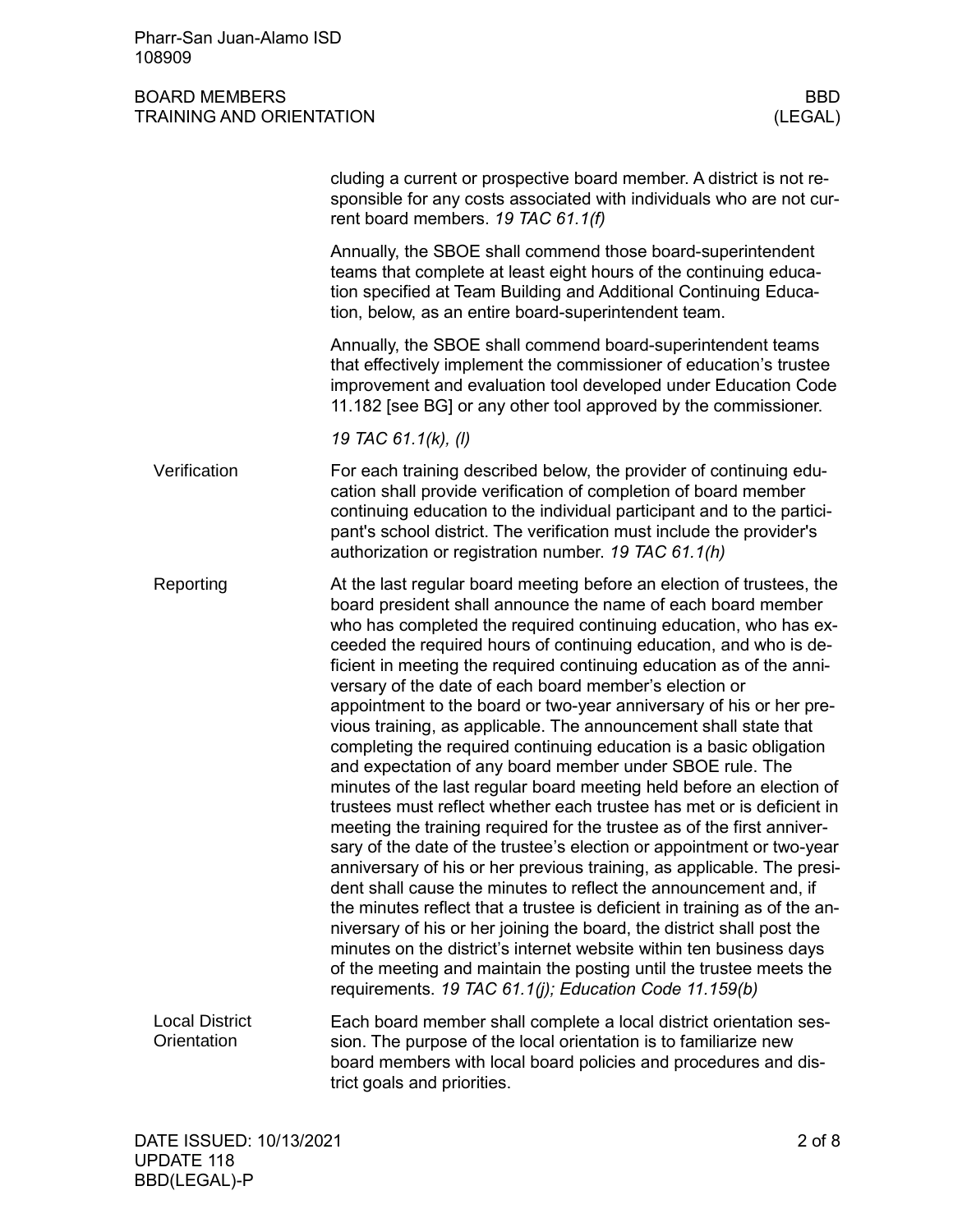|                                      |                                                                                                                                                                                                                                                                                                                                                      | A candidate for school board may complete the training up to one<br>year before he or she is elected or appointed. A newly elected or<br>appointed board member who did not complete this training in the<br>year preceding his or her election or appointment must complete<br>the training within 120 calendar days after election or appointment. |  |  |  |
|--------------------------------------|------------------------------------------------------------------------------------------------------------------------------------------------------------------------------------------------------------------------------------------------------------------------------------------------------------------------------------------------------|------------------------------------------------------------------------------------------------------------------------------------------------------------------------------------------------------------------------------------------------------------------------------------------------------------------------------------------------------|--|--|--|
|                                      | The orientation shall:                                                                                                                                                                                                                                                                                                                               |                                                                                                                                                                                                                                                                                                                                                      |  |  |  |
|                                      | 1.                                                                                                                                                                                                                                                                                                                                                   | Be at least three hours in length.                                                                                                                                                                                                                                                                                                                   |  |  |  |
|                                      | 2.                                                                                                                                                                                                                                                                                                                                                   | Address local district practices in the following, in addition to<br>topics chosen by the local district:                                                                                                                                                                                                                                            |  |  |  |
|                                      |                                                                                                                                                                                                                                                                                                                                                      | Curriculum and instruction;<br>a.                                                                                                                                                                                                                                                                                                                    |  |  |  |
|                                      |                                                                                                                                                                                                                                                                                                                                                      | Business and finance operations;<br>b.                                                                                                                                                                                                                                                                                                               |  |  |  |
|                                      |                                                                                                                                                                                                                                                                                                                                                      | District operations;<br>c.                                                                                                                                                                                                                                                                                                                           |  |  |  |
|                                      |                                                                                                                                                                                                                                                                                                                                                      | Superintendent evaluation; and<br>d.                                                                                                                                                                                                                                                                                                                 |  |  |  |
|                                      |                                                                                                                                                                                                                                                                                                                                                      | Board member roles and responsibilities.<br>е.                                                                                                                                                                                                                                                                                                       |  |  |  |
|                                      | Each board member should be made aware of the continuing edu-<br>cation requirements of 19 Administrative Code 61.1 and those of<br>the following:                                                                                                                                                                                                   |                                                                                                                                                                                                                                                                                                                                                      |  |  |  |
|                                      | 1.                                                                                                                                                                                                                                                                                                                                                   | Open meetings act in Government Code 551.005 [see Open<br>Meetings Act Training above];                                                                                                                                                                                                                                                              |  |  |  |
|                                      | 2.                                                                                                                                                                                                                                                                                                                                                   | Public information act in Government Code 552.012 [see<br>Public Information Act Training above]; and                                                                                                                                                                                                                                                |  |  |  |
|                                      | 3.                                                                                                                                                                                                                                                                                                                                                   | Cybersecurity in Government Code 2054.5191 [see CQB].                                                                                                                                                                                                                                                                                                |  |  |  |
|                                      | The orientation shall be open to any board member who chooses<br>to attend.                                                                                                                                                                                                                                                                          |                                                                                                                                                                                                                                                                                                                                                      |  |  |  |
|                                      | 19 TAC 61.1(b)(1)                                                                                                                                                                                                                                                                                                                                    |                                                                                                                                                                                                                                                                                                                                                      |  |  |  |
| <b>Education Code</b><br>Orientation | Each board member shall complete a basic orientation to the Edu-<br>cation Code and relevant legal obligations. The orientation shall<br>have special, but not exclusive, emphasis on statutory provisions<br>related to governing Texas school districts.                                                                                           |                                                                                                                                                                                                                                                                                                                                                      |  |  |  |
|                                      | A candidate for school board may complete the training up to one<br>year before he or she is elected or appointed. A newly elected or<br>appointed board member who did not complete this training in the<br>year preceding his or her election or appointment must complete<br>the training within 120 calendar days after election or appointment. |                                                                                                                                                                                                                                                                                                                                                      |  |  |  |
|                                      | The orientation shall be at least three hours in length. Topics shall<br>include, but not be limited to, Education Code Chapter 26 (Parental                                                                                                                                                                                                         |                                                                                                                                                                                                                                                                                                                                                      |  |  |  |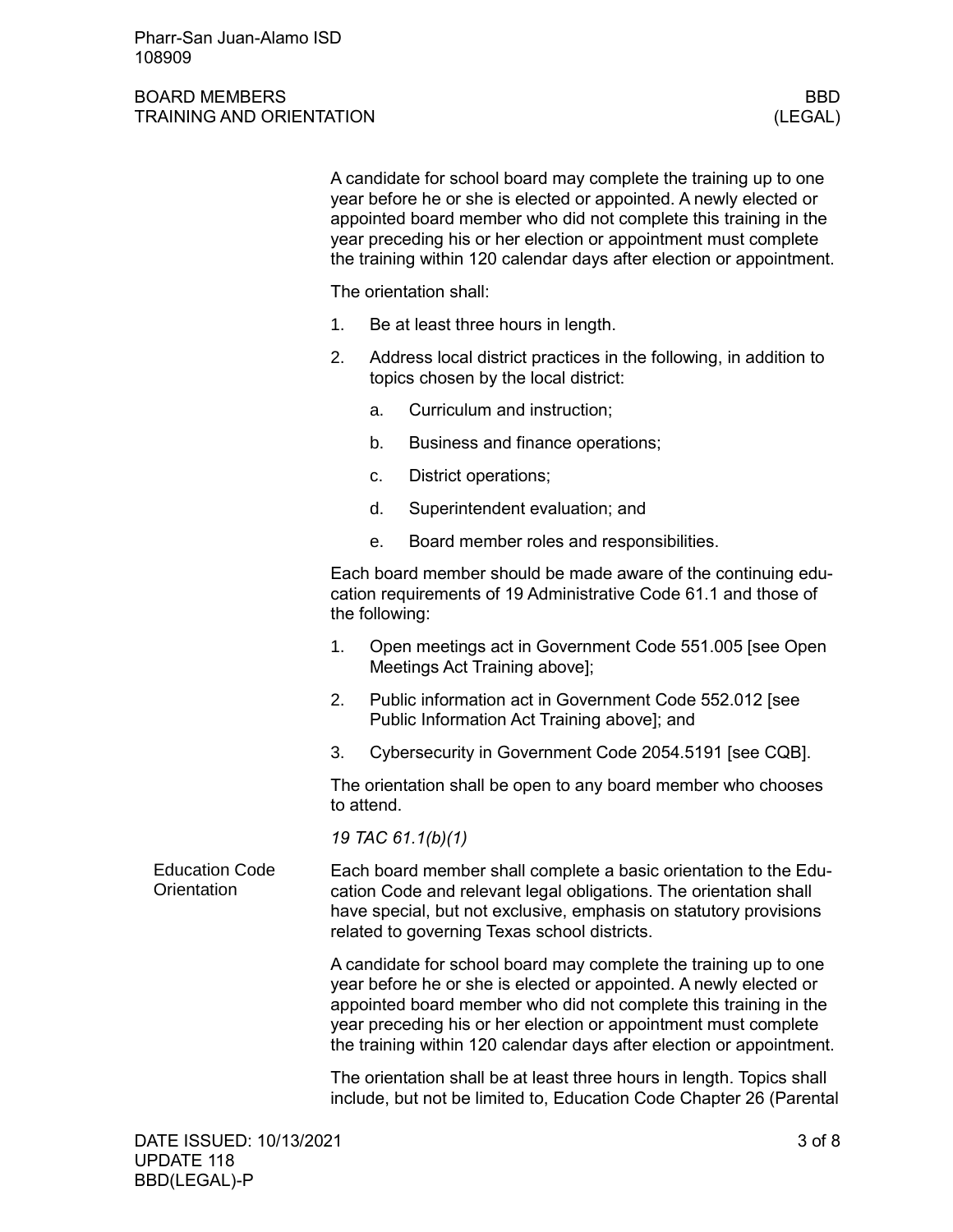|  |                      | Rights and Responsibilities) and Education Code 28.004 (Local<br>School Health Advisory Council and Health Education Instruction).                                                                                                                                                                                                |  |  |  |  |
|--|----------------------|-----------------------------------------------------------------------------------------------------------------------------------------------------------------------------------------------------------------------------------------------------------------------------------------------------------------------------------|--|--|--|--|
|  |                      | The orientation shall:                                                                                                                                                                                                                                                                                                            |  |  |  |  |
|  |                      | 1.<br>Be provided by an ESC.                                                                                                                                                                                                                                                                                                      |  |  |  |  |
|  |                      | 2.<br>Be open to any board member who chooses to attend.                                                                                                                                                                                                                                                                          |  |  |  |  |
|  |                      | The continuing education may be fulfilled through online instruc-<br>tion, provided that the training incorporates interactive activities<br>that assess learning and provide feedback to the learner and offers<br>an opportunity for interaction with the instructor.                                                           |  |  |  |  |
|  |                      | 19 TAC 61.1(b)(2)                                                                                                                                                                                                                                                                                                                 |  |  |  |  |
|  | Legislative Update   | After each session of the Texas Legislature, including each regular<br>session and called session related to education, each board mem-<br>ber shall complete an update to the basic orientation to the Educa-<br>tion Code.                                                                                                      |  |  |  |  |
|  |                      | The update session shall be of sufficient length to familiarize board<br>members with major changes in statute and other relevant legal<br>developments related to school governance.                                                                                                                                             |  |  |  |  |
|  |                      | The update shall be provided by an ESC or a registered provider<br>[see Registered Provider, below].                                                                                                                                                                                                                              |  |  |  |  |
|  |                      | A board member who has attended an ESC basic orientation ses-<br>sion described at Education Code Orientation, above, that incorpo-<br>rated the most recent legislative changes is not required to attend<br>an update.                                                                                                          |  |  |  |  |
|  |                      | The continuing education may be fulfilled through online instruc-<br>tion, provided that the training is designed and offered by a regis-<br>tered provider, incorporates interactive activities that assess learn-<br>ing and provide feedback to the learner, and offers an opportunity<br>for interaction with the instructor. |  |  |  |  |
|  |                      | 19 TAC 61.1(b)(3)                                                                                                                                                                                                                                                                                                                 |  |  |  |  |
|  | <b>Team Building</b> | The entire board shall participate with their superintendent in a<br>team-building session.                                                                                                                                                                                                                                       |  |  |  |  |
|  |                      | The purpose of the team-building session is to enhance the effec-<br>tiveness of the board-superintendent team and to assess the con-<br>tinuing education needs of the board-superintendent team.                                                                                                                                |  |  |  |  |
|  |                      | The session shall be held annually and shall be at least three<br>hours in length.                                                                                                                                                                                                                                                |  |  |  |  |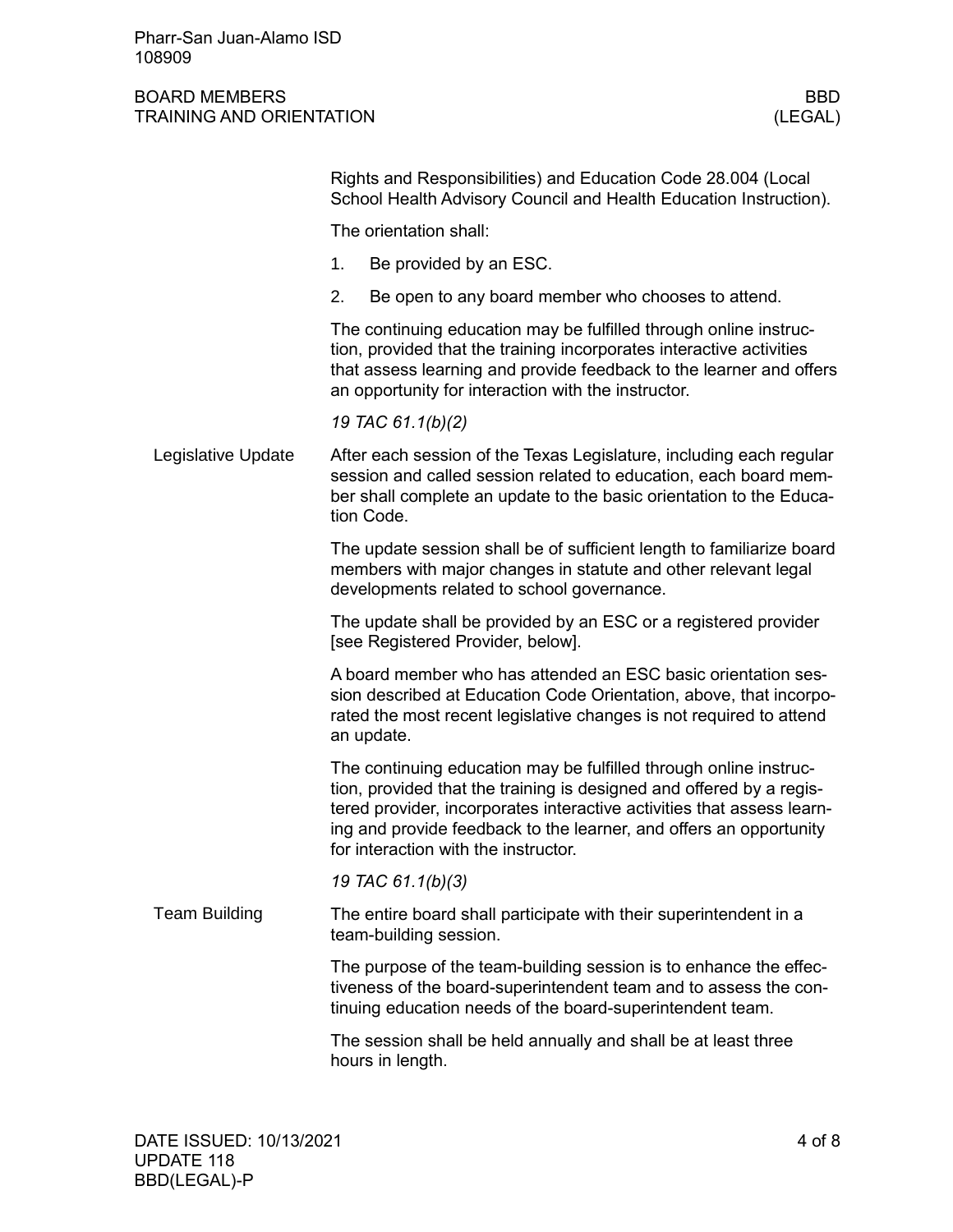Pharr-San Juan-Alamo ISD 108909

|  |                                                                    | The session shall include a review of the roles, rights, and respon-<br>sibilities of the board as outlined in the framework for governance<br>leadership. [See BBD(EXHIBIT)] The assessment of needs shall<br>be based on the framework for governance leadership and shall be<br>used to plan continuing education activities for the year for the gov-<br>ernance leadership team. |
|--|--------------------------------------------------------------------|---------------------------------------------------------------------------------------------------------------------------------------------------------------------------------------------------------------------------------------------------------------------------------------------------------------------------------------------------------------------------------------|
|  |                                                                    | The team-building session shall be provided by an ESC or a regis-<br>tered provider [see Registered Provider and Authorized Provider,<br>below].                                                                                                                                                                                                                                      |
|  |                                                                    | 19 TAC 61.1(b)(4)                                                                                                                                                                                                                                                                                                                                                                     |
|  | Additional<br>Continuing<br><b>Education (Based</b><br>on Assessed | In addition to the continuing education requirements set out above,<br>each board member shall complete additional continuing education<br>based on the framework for governance leadership. [See BBD(EX-<br>HIBIT)]                                                                                                                                                                  |
|  | Needs)                                                             | The purpose of continuing education is to address the continuing<br>education needs referenced at Team Building above.                                                                                                                                                                                                                                                                |
|  |                                                                    | The continuing education shall be completed annually.                                                                                                                                                                                                                                                                                                                                 |
|  |                                                                    | At least 50 percent of the continuing education shall be designed<br>and delivered by persons not employed or affiliated with the board<br>member's school district. No more than one hour of the required<br>continuing education that is delivered by the district may use self-<br>instructional materials.                                                                        |
|  |                                                                    | The continuing education shall be provided by an ESC or a regis-<br>tered provider [see Registered Provider, below].                                                                                                                                                                                                                                                                  |
|  |                                                                    | The continuing education may be fulfilled through online instruc-<br>tion, provided that the training is designed and offered by a regis-<br>tered provider, incorporates interactive activities that assess learn-<br>ing and provide feedback to the learner, and offers an opportunity<br>for interaction with the instructor.                                                     |
|  | <b>First Year</b>                                                  | In a board member's first year of service, he or she shall complete<br>at least ten hours of continuing education in fulfillment of assessed<br>needs                                                                                                                                                                                                                                 |
|  | Subsequent<br>Years                                                | Following a board member's first year of service, he or she shall<br>complete at least five hours of continuing education annually in ful-<br>fillment of assessed needs.                                                                                                                                                                                                             |
|  | <b>Board President</b>                                             | A board president shall complete continuing education related to<br>leadership duties of a board president as some portion of the an-<br>nual requirement.                                                                                                                                                                                                                            |
|  |                                                                    | 19 TAC 61.1(b)(5)                                                                                                                                                                                                                                                                                                                                                                     |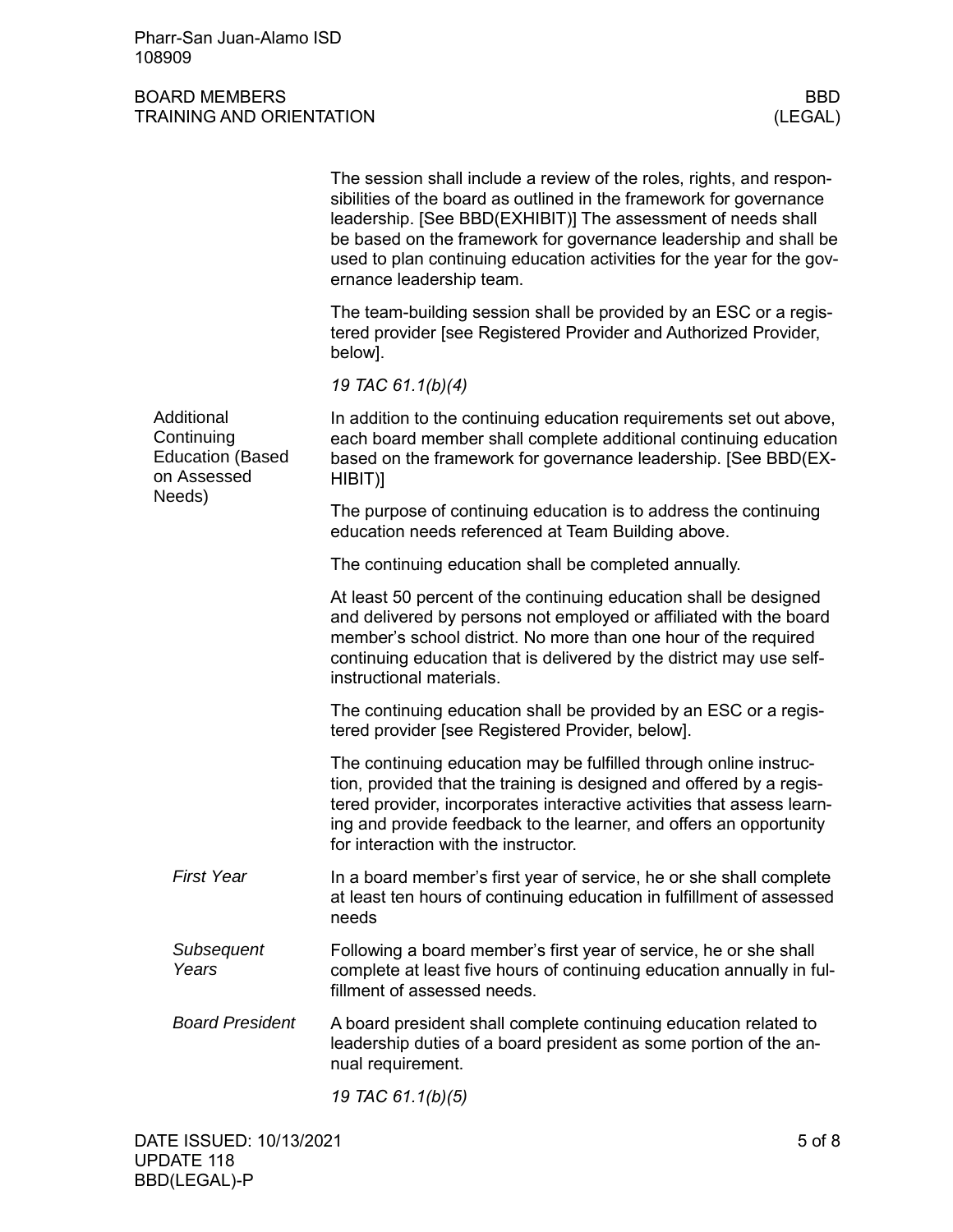| Pharr-San Juan-Alamo ISD |  |
|--------------------------|--|
| 108909                   |  |

# BOARD MEMBERS BOARD MEMBERS BOARD MEMBERS BBD<br>TRAINING AND ORIENTATION TRAINING AND ORIENTATION

| <b>Evaluating Student</b><br>Academic<br>Performance | Each board member shall complete continuing education on evalu-<br>ating student academic performance and setting individual campus<br>goals for early childhood literacy and mathematics and college, ca-<br>reer, and military readiness.                                                                                                          |                                                                                                                                                                                                                                                                        |                                                                                                                                                                                                                                                                          |  |  |  |
|------------------------------------------------------|------------------------------------------------------------------------------------------------------------------------------------------------------------------------------------------------------------------------------------------------------------------------------------------------------------------------------------------------------|------------------------------------------------------------------------------------------------------------------------------------------------------------------------------------------------------------------------------------------------------------------------|--------------------------------------------------------------------------------------------------------------------------------------------------------------------------------------------------------------------------------------------------------------------------|--|--|--|
|                                                      | The purpose of the training on evaluating student academic perfor-<br>mance is to provide research-based information to board members<br>that is designed to support the oversight role of the board of trus-<br>tees outlined in Education Code 11.1515. [See BAA]                                                                                  |                                                                                                                                                                                                                                                                        |                                                                                                                                                                                                                                                                          |  |  |  |
|                                                      |                                                                                                                                                                                                                                                                                                                                                      | The purpose of the continuing education on setting individual cam-<br>pus goals for early childhood literacy and mathematics and college,<br>career, and military readiness is to facilitate boards meeting the re-<br>quirements of Education Code 11.185 and 11.186. |                                                                                                                                                                                                                                                                          |  |  |  |
|                                                      | A candidate for school board may complete the training up to one<br>year before he or she is elected or appointed. A newly elected or<br>appointed board member who did not complete this training in the<br>year preceding his or her election or appointment must complete<br>the training within 120 calendar days after election or appointment. |                                                                                                                                                                                                                                                                        |                                                                                                                                                                                                                                                                          |  |  |  |
|                                                      | The continuing education shall be completed every two years and<br>shall be at least three hours in length.                                                                                                                                                                                                                                          |                                                                                                                                                                                                                                                                        |                                                                                                                                                                                                                                                                          |  |  |  |
|                                                      | The continuing education required by this provision shall include, at<br>a minimum:                                                                                                                                                                                                                                                                  |                                                                                                                                                                                                                                                                        |                                                                                                                                                                                                                                                                          |  |  |  |
|                                                      | 1.                                                                                                                                                                                                                                                                                                                                                   |                                                                                                                                                                                                                                                                        | Instruction in school board behaviors correlated with improved<br>student outcomes with emphasis on:                                                                                                                                                                     |  |  |  |
|                                                      |                                                                                                                                                                                                                                                                                                                                                      | a.                                                                                                                                                                                                                                                                     | Setting specific, quantifiable student outcome goals; and                                                                                                                                                                                                                |  |  |  |
|                                                      |                                                                                                                                                                                                                                                                                                                                                      | b.                                                                                                                                                                                                                                                                     | Adopting plans to improve early literacy and numeracy<br>and college, career, and military readiness for applicable<br>student groups evaluated in the Closing the Gaps do-<br>main of the state accountability system established un-<br>der Education Code Chapter 39; |  |  |  |
|                                                      | 2.                                                                                                                                                                                                                                                                                                                                                   |                                                                                                                                                                                                                                                                        | Instruction in progress monitoring practices to improve stu-<br>dent outcomes; and                                                                                                                                                                                       |  |  |  |
|                                                      | 3.                                                                                                                                                                                                                                                                                                                                                   |                                                                                                                                                                                                                                                                        | Instruction in state accountability with emphasis on the Texas<br>Essential Knowledge and Skills, state assessment instru-<br>ments administered under Education Code Chapter 39, and<br>the state accountability system established under Chapter 39.                   |  |  |  |
|                                                      |                                                                                                                                                                                                                                                                                                                                                      |                                                                                                                                                                                                                                                                        | The continuing education shall be provided by an authorized pro-<br>vider [see Authorized Provider, below].                                                                                                                                                              |  |  |  |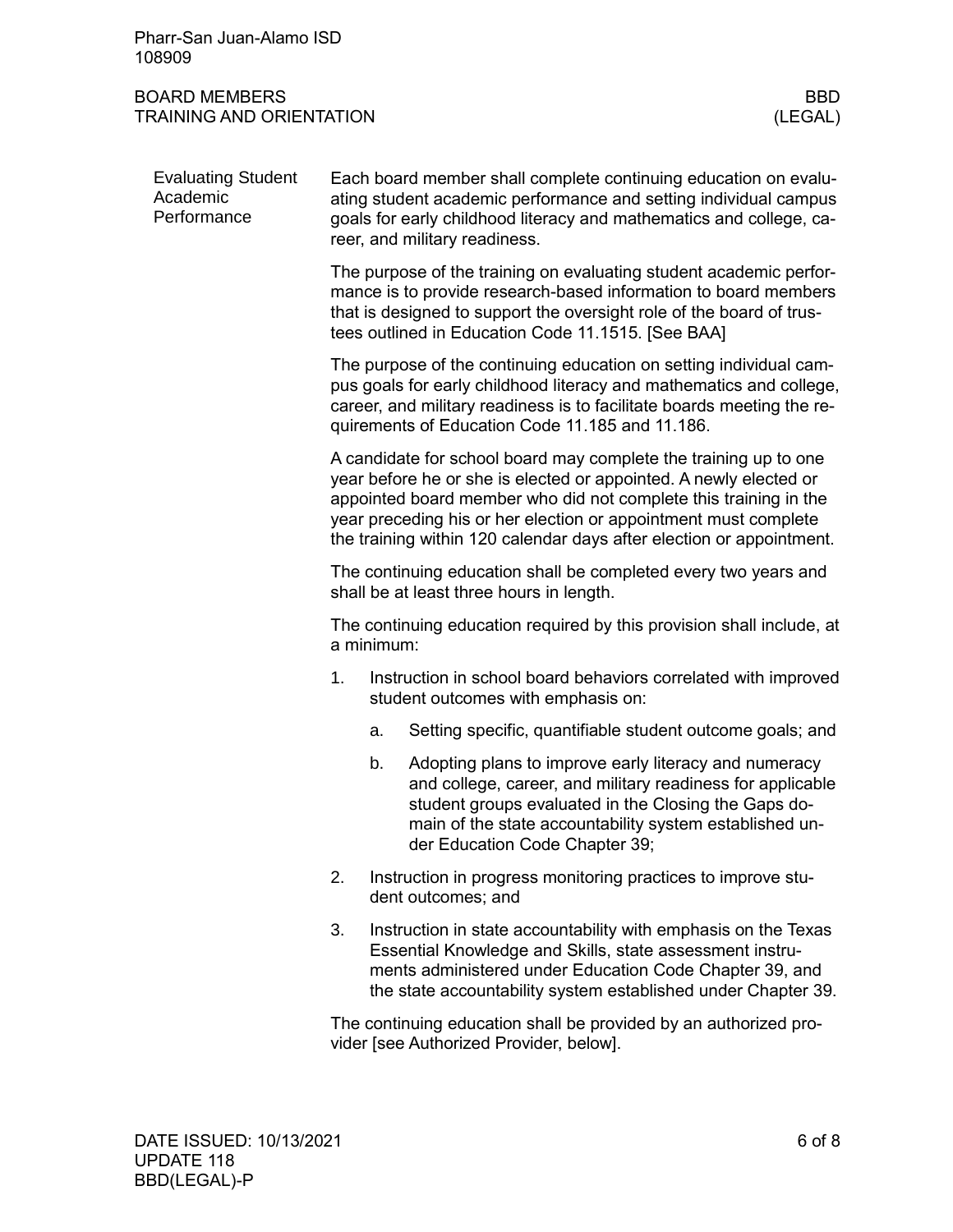|                                                                                                                                                                                                                                                                                                                                                      | If the training is attended by an entire board and its superintendent,<br>includes a review of local school district data on student achieve-<br>ment, and otherwise meets the requirements described at Team<br>Building above, the training may serve to meet a board member's<br>obligation to complete training described at Team Building and at<br>Evaluating Student Academic Performance, above, as long as the<br>training complies with the Texas Open Meetings Act. |  |  |  |
|------------------------------------------------------------------------------------------------------------------------------------------------------------------------------------------------------------------------------------------------------------------------------------------------------------------------------------------------------|--------------------------------------------------------------------------------------------------------------------------------------------------------------------------------------------------------------------------------------------------------------------------------------------------------------------------------------------------------------------------------------------------------------------------------------------------------------------------------|--|--|--|
|                                                                                                                                                                                                                                                                                                                                                      | 19 TAC 61.1(b)(6)                                                                                                                                                                                                                                                                                                                                                                                                                                                              |  |  |  |
| Each board member shall complete continuing education on identi-<br>fying and reporting potential victims of sexual abuse, human traf-<br>ficking, and other maltreatment of children in accordance with Edu-<br>cation Code 11.159(c)(2).                                                                                                           |                                                                                                                                                                                                                                                                                                                                                                                                                                                                                |  |  |  |
| A candidate for school board may complete the training up to one<br>year before he or she is elected or appointed. A newly elected or<br>appointed board member who did not complete this training in the<br>year preceding his or her election or appointment must complete<br>the training within 120 calendar days after election or appointment. |                                                                                                                                                                                                                                                                                                                                                                                                                                                                                |  |  |  |
| The training shall be completed every two years and shall be at<br>least one hour in length.                                                                                                                                                                                                                                                         |                                                                                                                                                                                                                                                                                                                                                                                                                                                                                |  |  |  |
| The training must familiarize board members with the requirements<br>of Education Code 38.004 and 38.0041, and 19 Administrative<br>Code 61.1051 (relating to Reporting Child Abuse or Neglect, In-<br>cluding Trafficking of a Child).                                                                                                              |                                                                                                                                                                                                                                                                                                                                                                                                                                                                                |  |  |  |
| The training required by this provision shall include, at a minimum:                                                                                                                                                                                                                                                                                 |                                                                                                                                                                                                                                                                                                                                                                                                                                                                                |  |  |  |
| 1.                                                                                                                                                                                                                                                                                                                                                   | Instruction in best practices of identifying potential victims of<br>child abuse, human trafficking, and other maltreatment of chil-<br>dren;                                                                                                                                                                                                                                                                                                                                  |  |  |  |
| 2.                                                                                                                                                                                                                                                                                                                                                   | Instruction in legal requirements to report potential victims of<br>child abuse, human trafficking, and other maltreatment of chil-<br>dren; and                                                                                                                                                                                                                                                                                                                               |  |  |  |
| 3.                                                                                                                                                                                                                                                                                                                                                   | Instruction in resources and organizations that help support<br>victims and prevent child abuse, human trafficking, and other<br>maltreatment of children.                                                                                                                                                                                                                                                                                                                     |  |  |  |
|                                                                                                                                                                                                                                                                                                                                                      | The training sessions shall be provided by a registered provider<br>[see Registered Provider, below].                                                                                                                                                                                                                                                                                                                                                                          |  |  |  |
|                                                                                                                                                                                                                                                                                                                                                      |                                                                                                                                                                                                                                                                                                                                                                                                                                                                                |  |  |  |